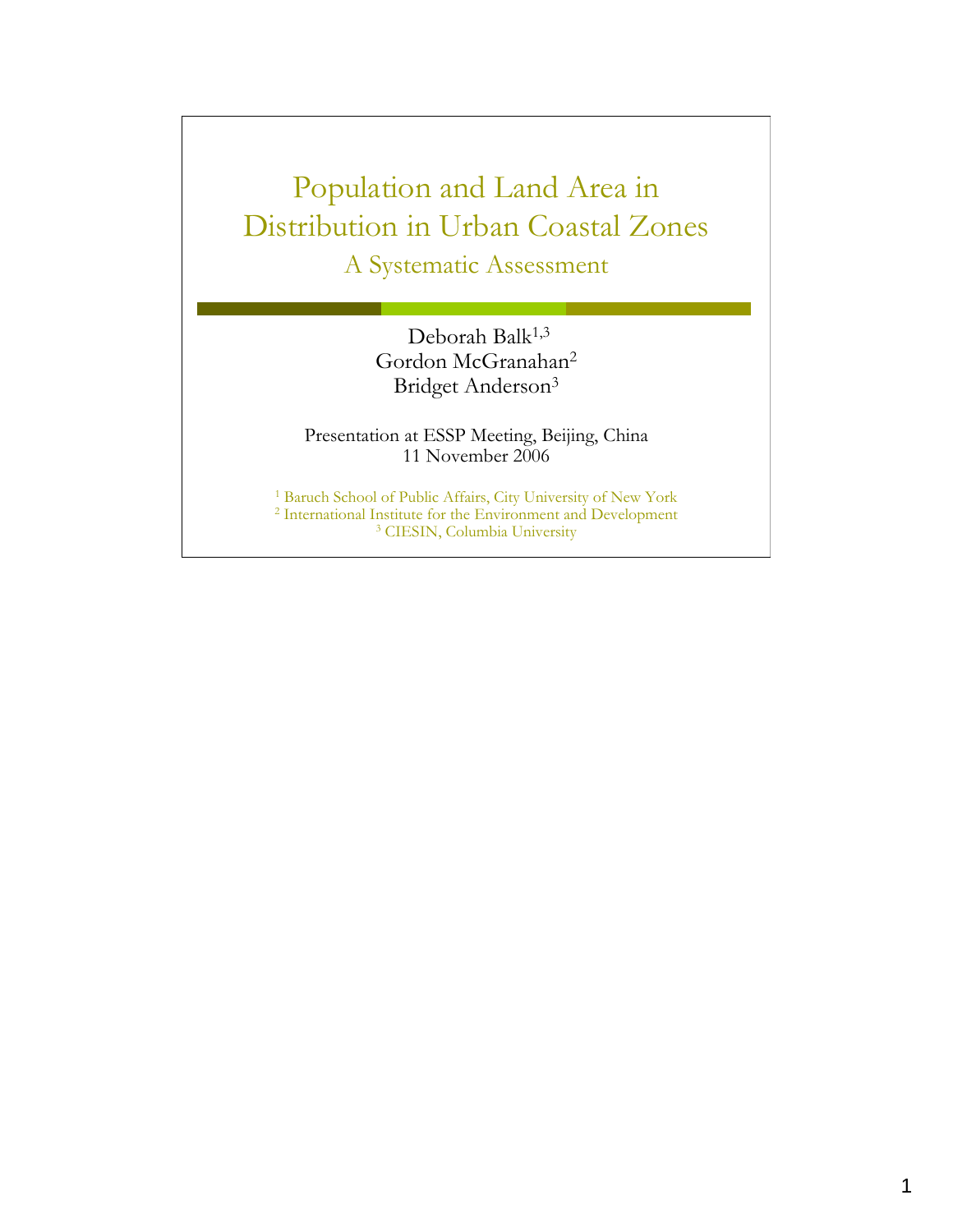

In addition to risk from seaward hazards, coastal population and expansion of urban built up areas can be burden for coastal ecosystems, which in turn can affect the availability of resources upon which residents rely.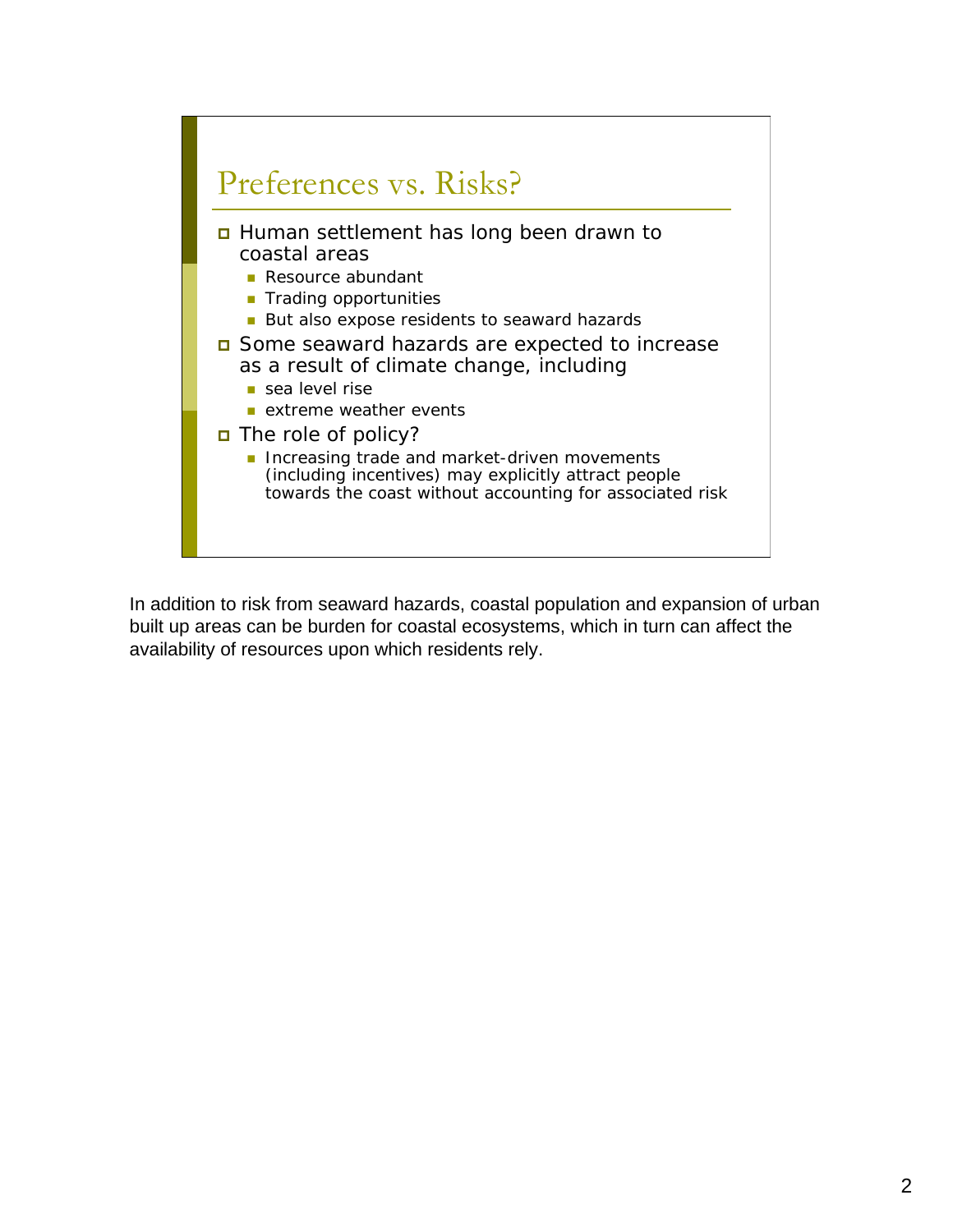

Bullet 3 goes with the table on the next slide.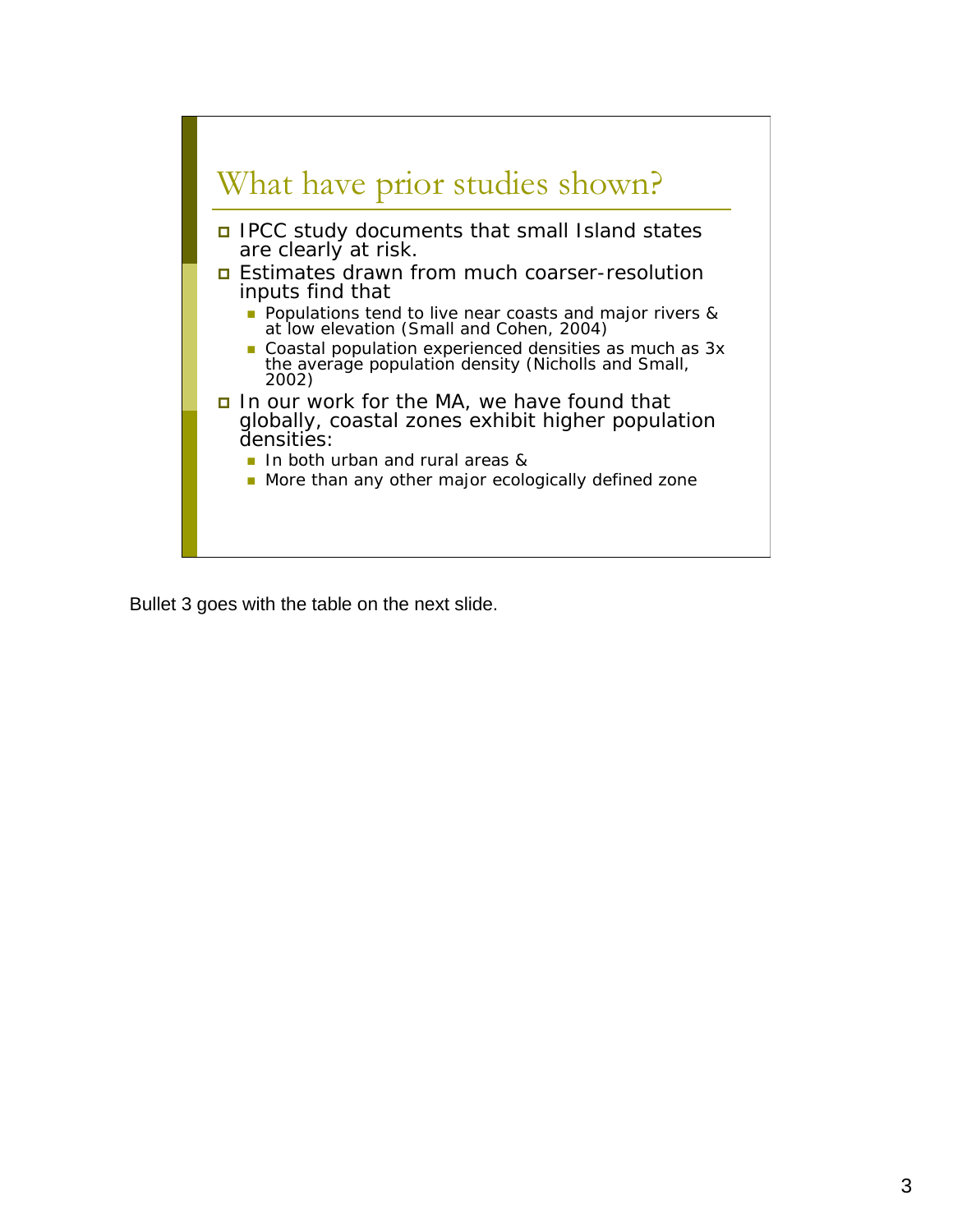#### **Population Density for MA Ecosystems, by Urban and Rural (McGranahan et al. 2005)**

| System              | Overall | Urban                 | Rural |  |  |  |
|---------------------|---------|-----------------------|-------|--|--|--|
|                     |         | (persons per sq. km.) |       |  |  |  |
| Coastal zone        | 175     | 1,119                 | 69    |  |  |  |
| Cultivated          | 119     | 793                   | 70    |  |  |  |
| Dryland             | 36      | 749                   | 20    |  |  |  |
| Forest              | 27      | 478                   | 18    |  |  |  |
| <b>Inland Water</b> | 51      | 826                   | 25    |  |  |  |
| Mountain            | 36      | 636                   | 26    |  |  |  |
| World               | 46      | 770                   | 25    |  |  |  |

Table from Millennium Ecosystem Assessment Urban Chapter showing population densities of MA Systems.

[Animation 1] Note that urban pop density is highest in coastal system—and much higher than any other ecosystem. Inland water is also higher [Animation 2].

In rural areas, [animation 3] population density is again more than twice the density of the overall world average in coastal zones—as well as in cultivated systems. Thse are not mutually exclusive zones, so the density we see in rural coastal areas may be in fact because those areas are also highly cultivated, though we know that there are cultivated systems that are not coastal.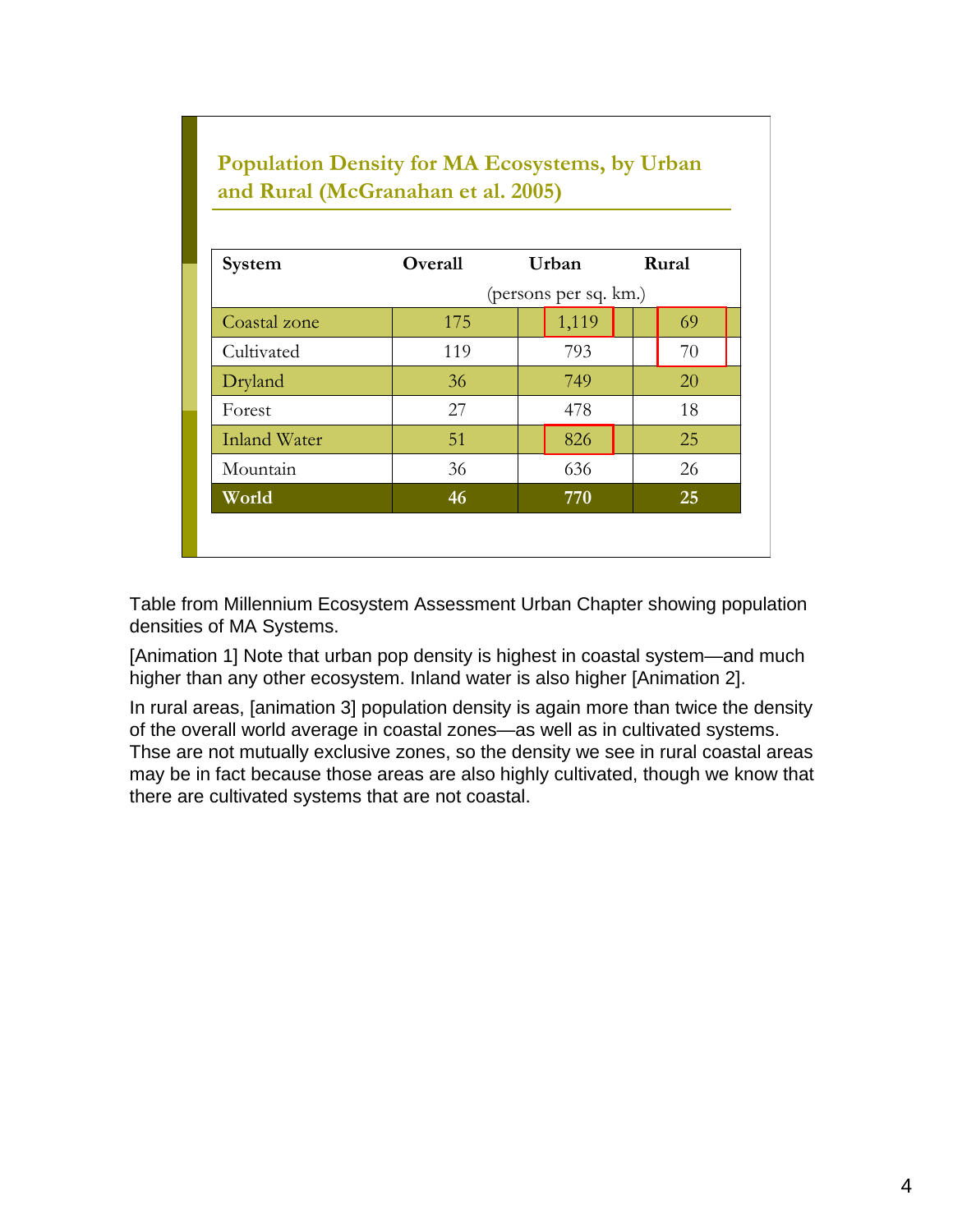

Data sets are recently compiled – 2004 to the present

Combines census data with remotely sensed data

For a globally consistent dataset, the data have quite high resolution at 1km. This is over 4x the resolution of the previously used data (2.5 minute resolution).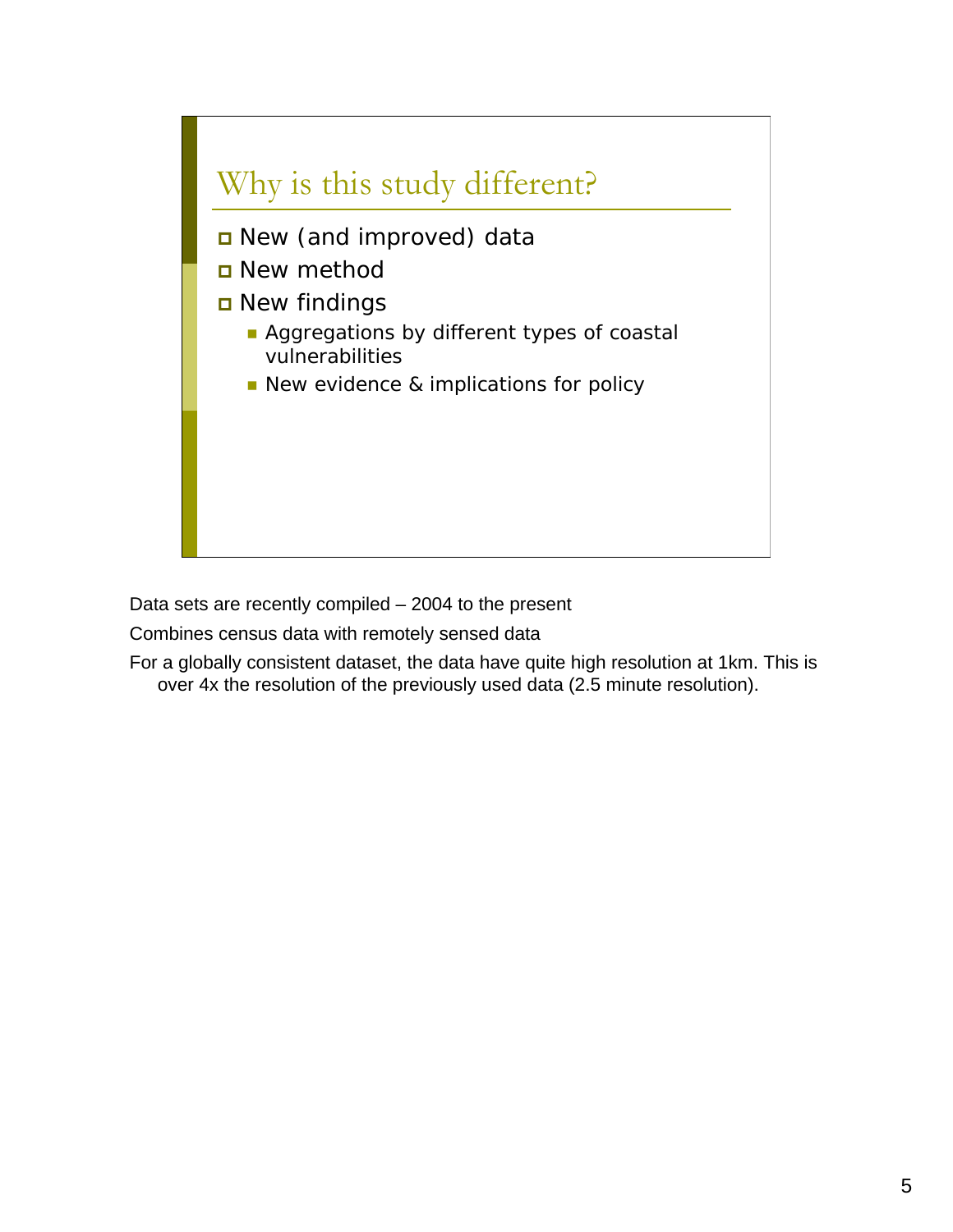

We combined the use of three datasets to generate these population estimates.

- 1. GRUMP urban extents mask, based largely on the NOAA night-time city lights dataset. This dataset coarsely, but consistently, delineates the spatial extent of urban areas globally.
- 2. GRUMP variable (population and land area) grids. The underlying population data comes primarily from country census data of sub-national administrative units and cities. This is the most detailed global compilation of geo-referenced census data to date.
- 3. Low Elevation Coastal Zone buffer created from SRTM data, provided by ISciences.
- 4. All datasets are gridded at 30 arc-second (about 1km) resolution.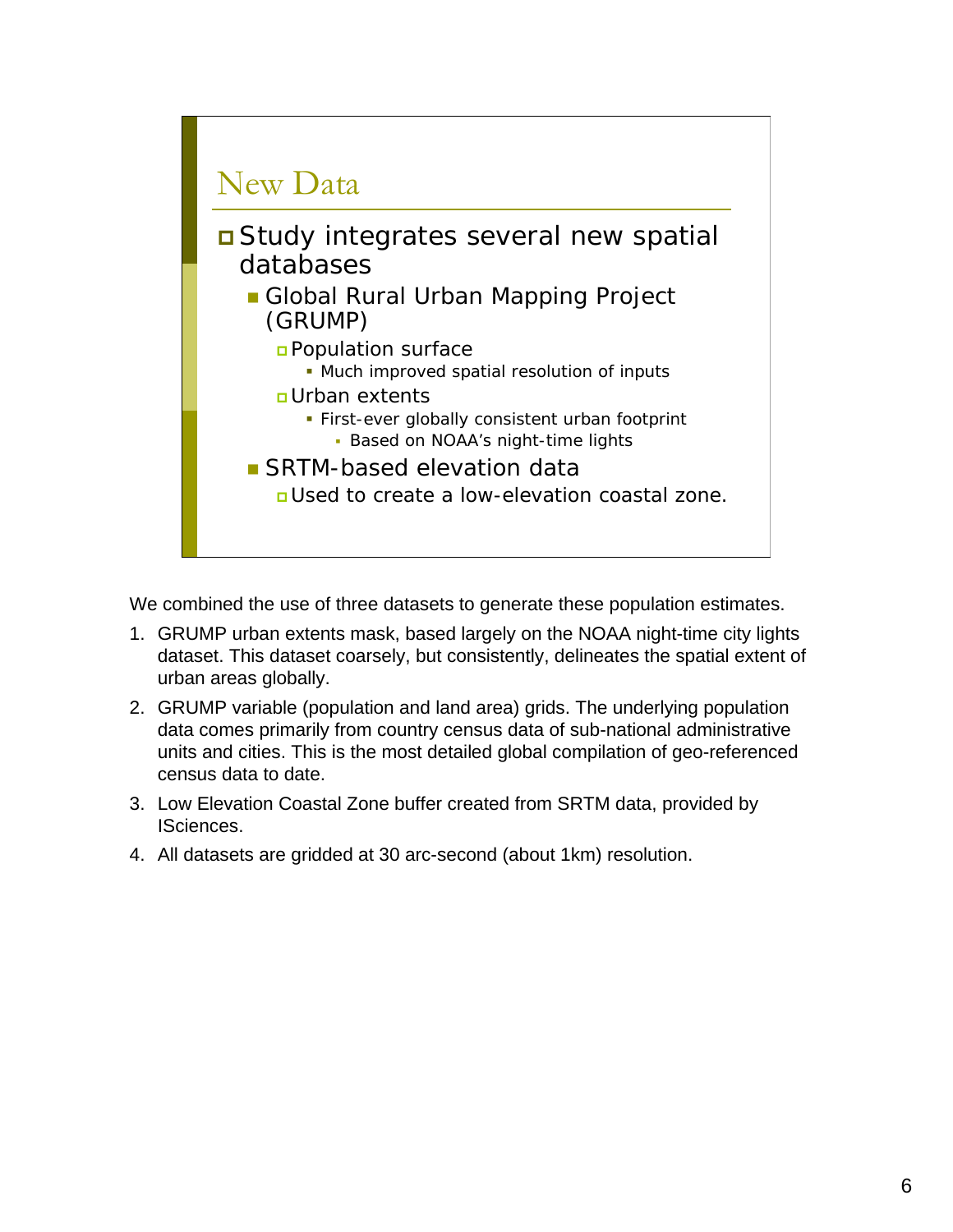

- The low elevation coastal zone and urban extents layers are merged to delineate urban and rural portions of the low elevation coastal zone.
- The lecz includes land area, contiguous with the coast that is 10 meters or less in elevation.
	- The low elevation coastal zone is generated by choosing land area contiguous with the coastline that is 10 meters or less in elevation.
	- While it is understood that sea-level is not expected to rise to 10 meters, the measures below 10 meters could not be considered globally reliable, particularly in some types of coastal areas, characterized as mountainous bays. Thus, while 10 meters is a larger than expected in terms of longterm sea-level rise, it is not greater than some storm surges, and though it is greater than ideal for some scenarios, it is an improvement over prior global estimates.
- The urban/rural lecz is overlaid on top of the population and land area grids for each country and summary statistics are calculated.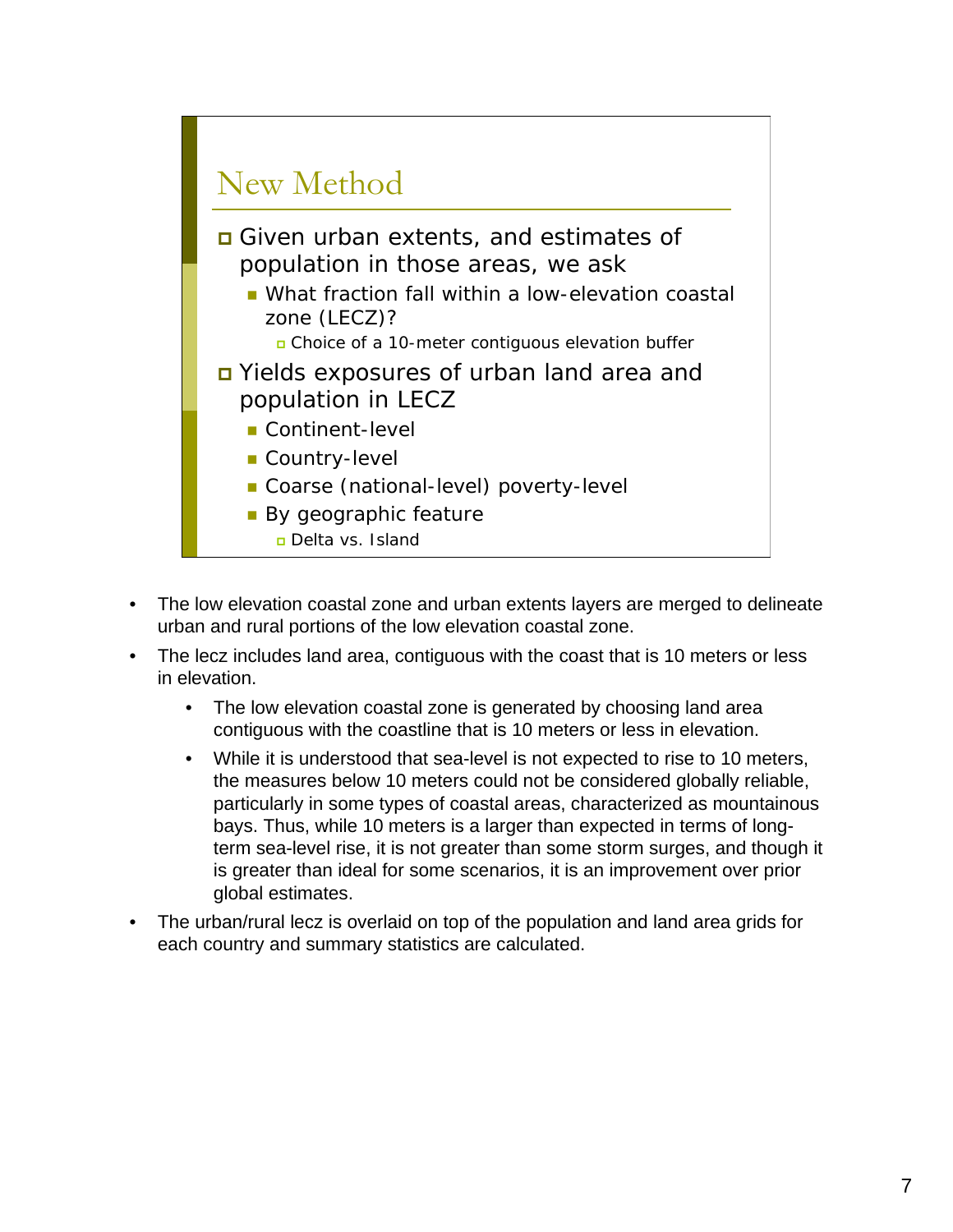

The admin boundary data shown here are rendered to a grid, taking into account the urban areas as detected by the night-time lights (shown in red). They are then overlayed with the 10 m elevation buffer.

Note the intra-urban detail within Ho-Chi-Min city; note that some parts of the city are not within the LECZ.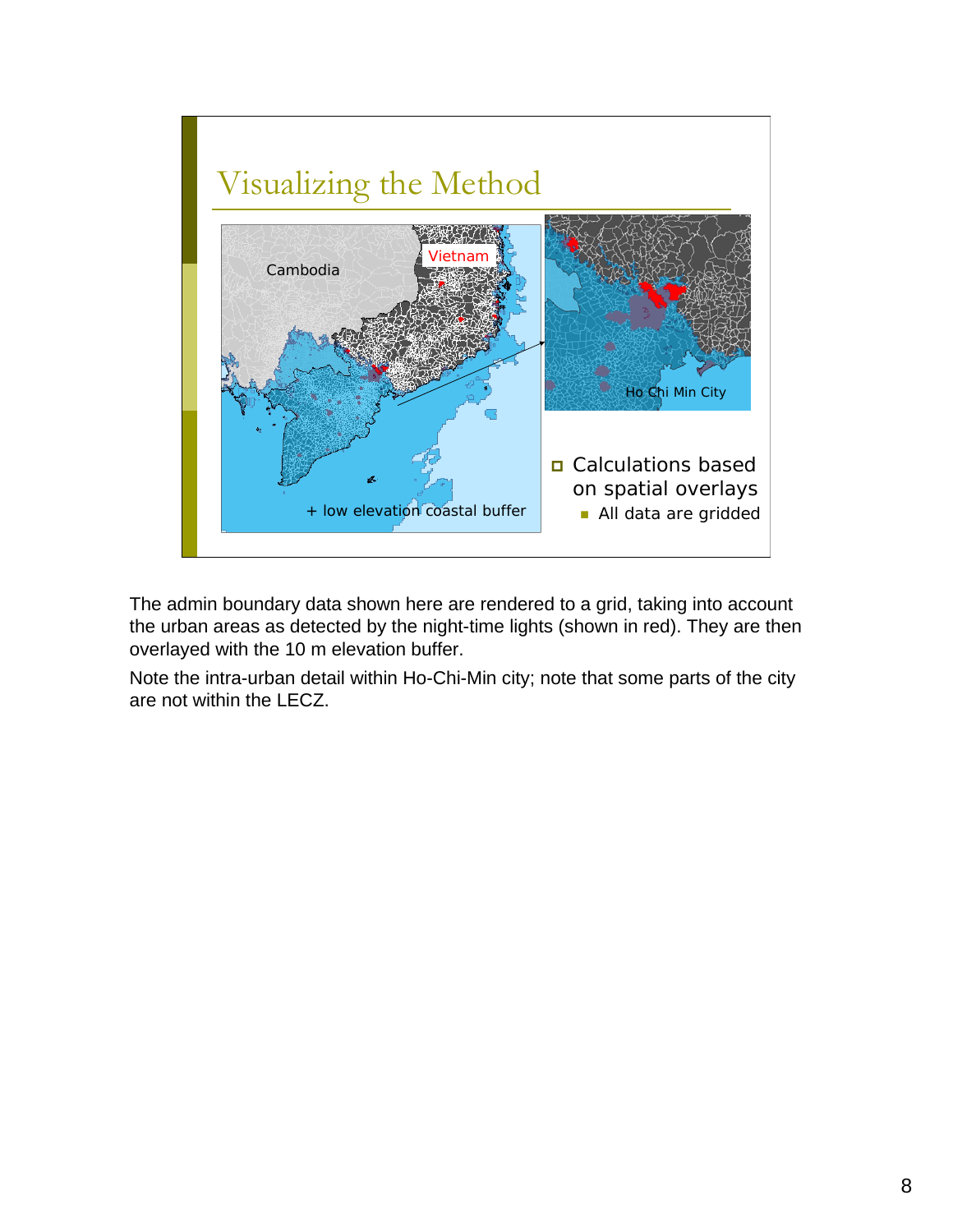# New Findings

The following findings are based on:

- countries with a population of at least 100,000 persons and land area of at least 1,000 square kilometres;
- Regions as approximately defined by the IPCC.
	- In some instances, countries have been reclassified
		- **E.g., American Samoa and Aruba are not IPCC Small** Island States but for this analysis we consider them to be.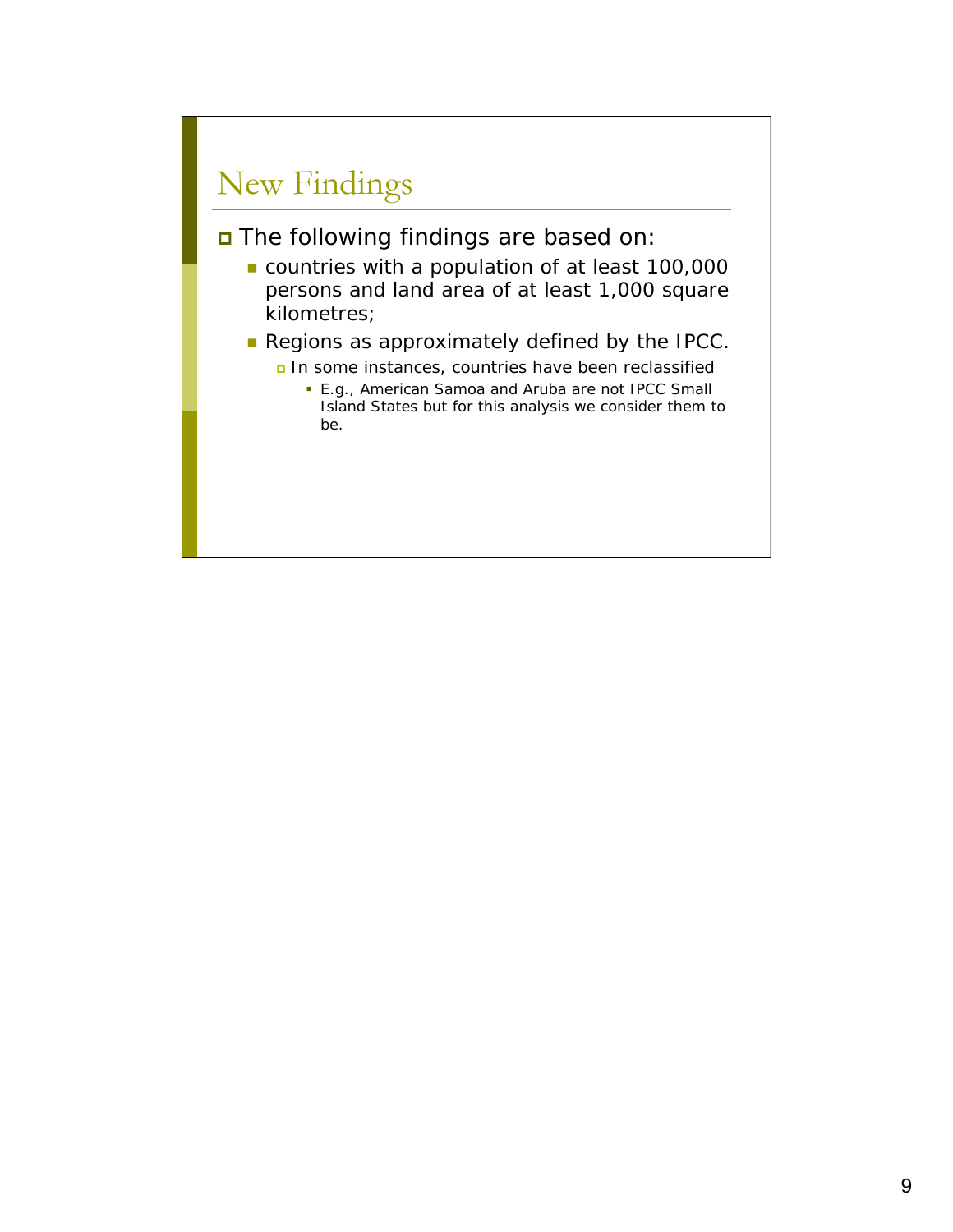| Differences in population in the LECZ |                             |       |                    |                |  |  |  |  |
|---------------------------------------|-----------------------------|-------|--------------------|----------------|--|--|--|--|
| by Region                             |                             |       |                    |                |  |  |  |  |
|                                       |                             |       |                    |                |  |  |  |  |
| Region                                | Total Population            |       | Urban population   |                |  |  |  |  |
|                                       | (10 <sup>6</sup> )<br>(0/0) |       | (10 <sup>6</sup> ) | $\binom{0}{0}$ |  |  |  |  |
| Africa                                | 56                          | $7\%$ | 31                 | $12\%$         |  |  |  |  |
| Asia                                  | 466                         | 13%   | 238                | 18%            |  |  |  |  |
| Europe                                | 50                          | $7\%$ | 40                 | $8\%$          |  |  |  |  |
| Latin America                         | 29                          | $6\%$ | 23                 | $7\%$          |  |  |  |  |
| Australia & N. Z.                     | 3                           | 13%   | 3                  | 13%            |  |  |  |  |

[First animation] About one person in ten persons lives in a coastal zone at less than ten meters of elevation; and a greater share of the urban population lives there [second animation]

*World* **634 10% 10% 360 13%** SIS 6  $13\%$  4 13%

North America 24 8% 21 8%

**10%** 13%  $8\%$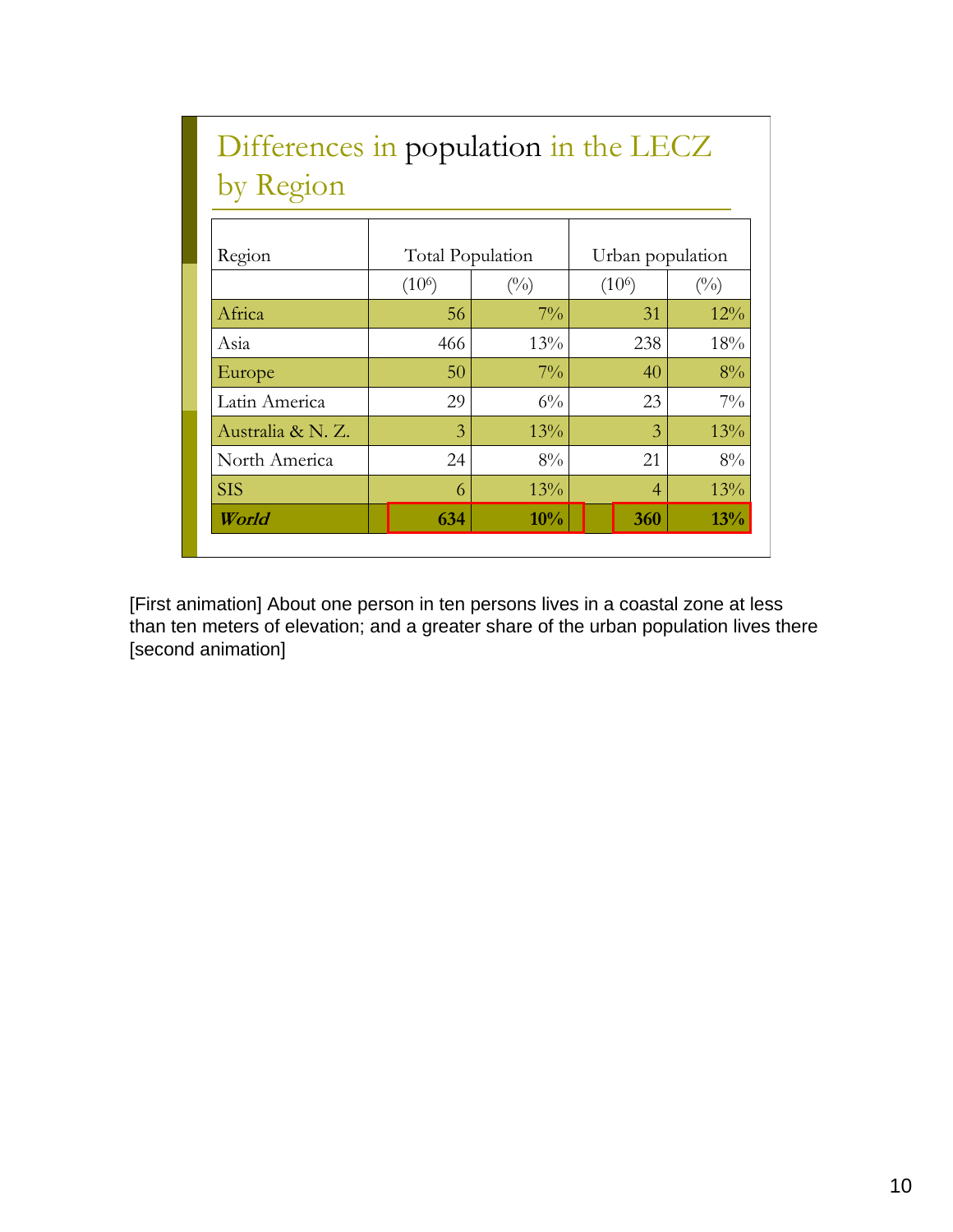| Differences in land area in the LECZ by<br>Region |                       |               |                       |                |  |  |  |
|---------------------------------------------------|-----------------------|---------------|-----------------------|----------------|--|--|--|
|                                                   |                       |               |                       |                |  |  |  |
| Region                                            |                       | Total Land    | Urban Land            |                |  |  |  |
|                                                   | $(10^3 \text{ km}^2)$ | $(^{0}/_{0})$ | $(10^3 \text{ km}^2)$ | $\binom{0}{0}$ |  |  |  |
| Africa                                            | 191                   | $1\%$         | 15                    | $7\%$          |  |  |  |
| Asia                                              | 881                   | $3\%$         | 113                   | 12%            |  |  |  |
| Europe                                            | 490                   | $2\%$         | 56                    | $7\%$          |  |  |  |
| Latin America                                     | 397                   | $2\%$         | 33                    | $7\%$          |  |  |  |
| Australia & N. Z.                                 | 131                   | $2\%$         | 6                     | 13%            |  |  |  |
| North America                                     | 553                   | $3\%$         | 52                    | $6\%$          |  |  |  |
| <b>SIS</b>                                        | 58                    | 16%           | 5                     | 13%            |  |  |  |
| World                                             | 2,700                 | $2\%$         | 279                   | 8%             |  |  |  |

# Differences in land area in the LECZ by

[Animation 1] Though this low elevation coastal zone (the LECZ) only accounts for about 2.2% of the world's land area.

[Animation 2] Note that 4x that—or 8% of urban land is in the LECZ—and in much more in Asia, Australia, New Zealand and the Small Island States [Animation 3].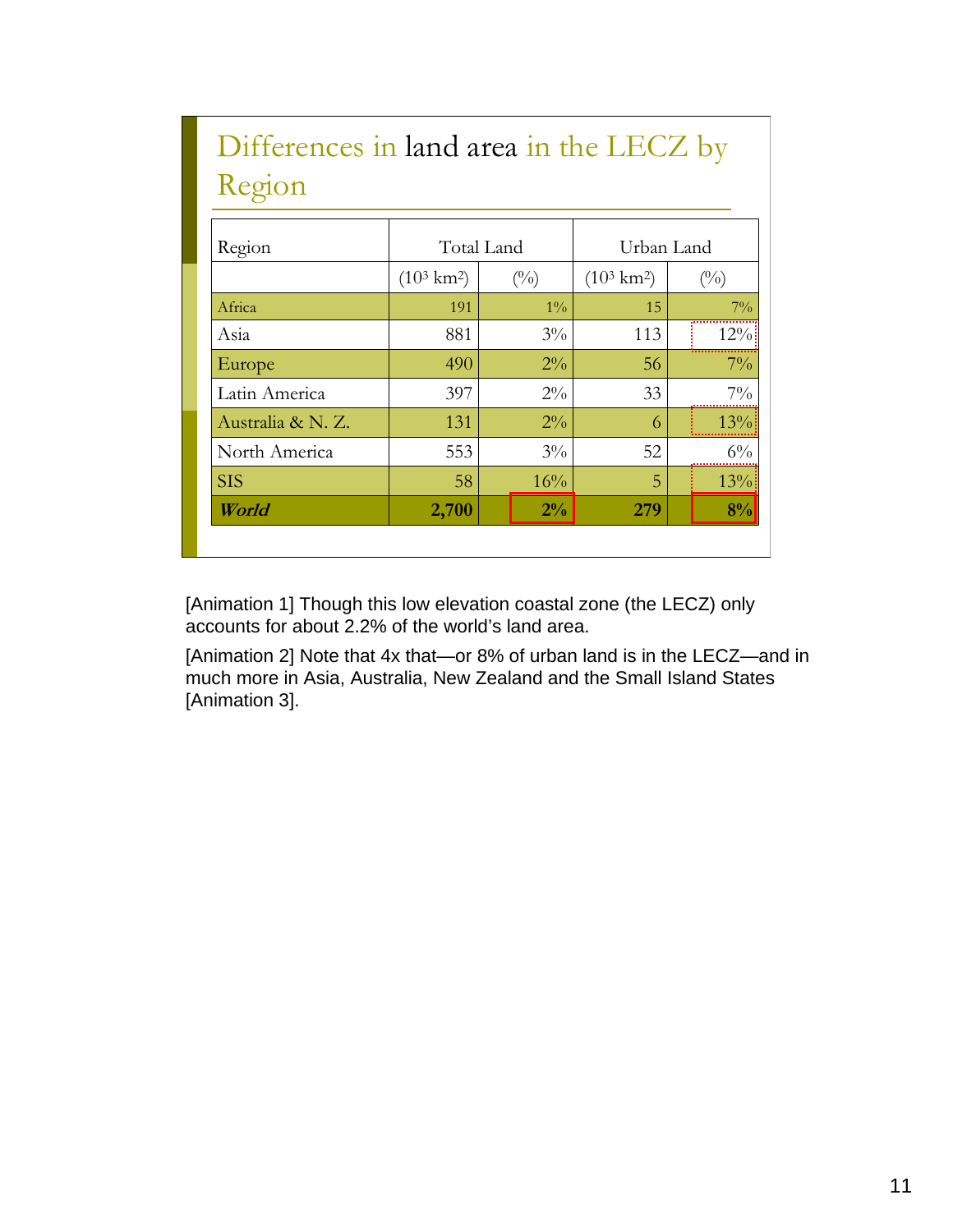|                                | Which country has the greatest number |
|--------------------------------|---------------------------------------|
| of persons living in the LECZ? |                                       |

|                | Countries ranked by total population in the LECZ |               |                    |                                 |  |  |
|----------------|--------------------------------------------------|---------------|--------------------|---------------------------------|--|--|
| Rank           | Country                                          | Pop<br>Rank   | Population in LECZ | $%$ of<br>Population<br>in LECZ |  |  |
| 1              | China                                            |               | 143,879,600        | 11%                             |  |  |
| $\mathfrak{p}$ | India                                            | $\mathcal{P}$ | 63,188,208         | 6%                              |  |  |
| 3              | Bangladesh                                       | 8             | 62,524,048         | 46%                             |  |  |
| 4              | Vietnam                                          | 13            | 43,050,593         | 55%                             |  |  |
| 5              | Indonesia                                        | 4             | 41,609,754         | 20%                             |  |  |
| 6              | Japan                                            | 9             | 30,477,106         | 24%                             |  |  |
| 7              | Egypt                                            | 16            | 25,655,481         | 38%                             |  |  |
| 8              | <b>USA</b>                                       | 3             | 22,859,359         | 8%                              |  |  |
| 9              | Thailand                                         | 19            | 16,478,448         | 26%                             |  |  |
| 10             | <b>Philippines</b>                               | 14            | 13,329,191         | 18%                             |  |  |

Rank in the first column refers to the top-ten countries (in terms of population size) at risk, but the "Pop rank" column indicates the rank of the country's population size with respect to all others. Populous countries tend to have a lot of persons at risk, though the share of a country's total population is low—India at 6% to Vietnam, at 55%.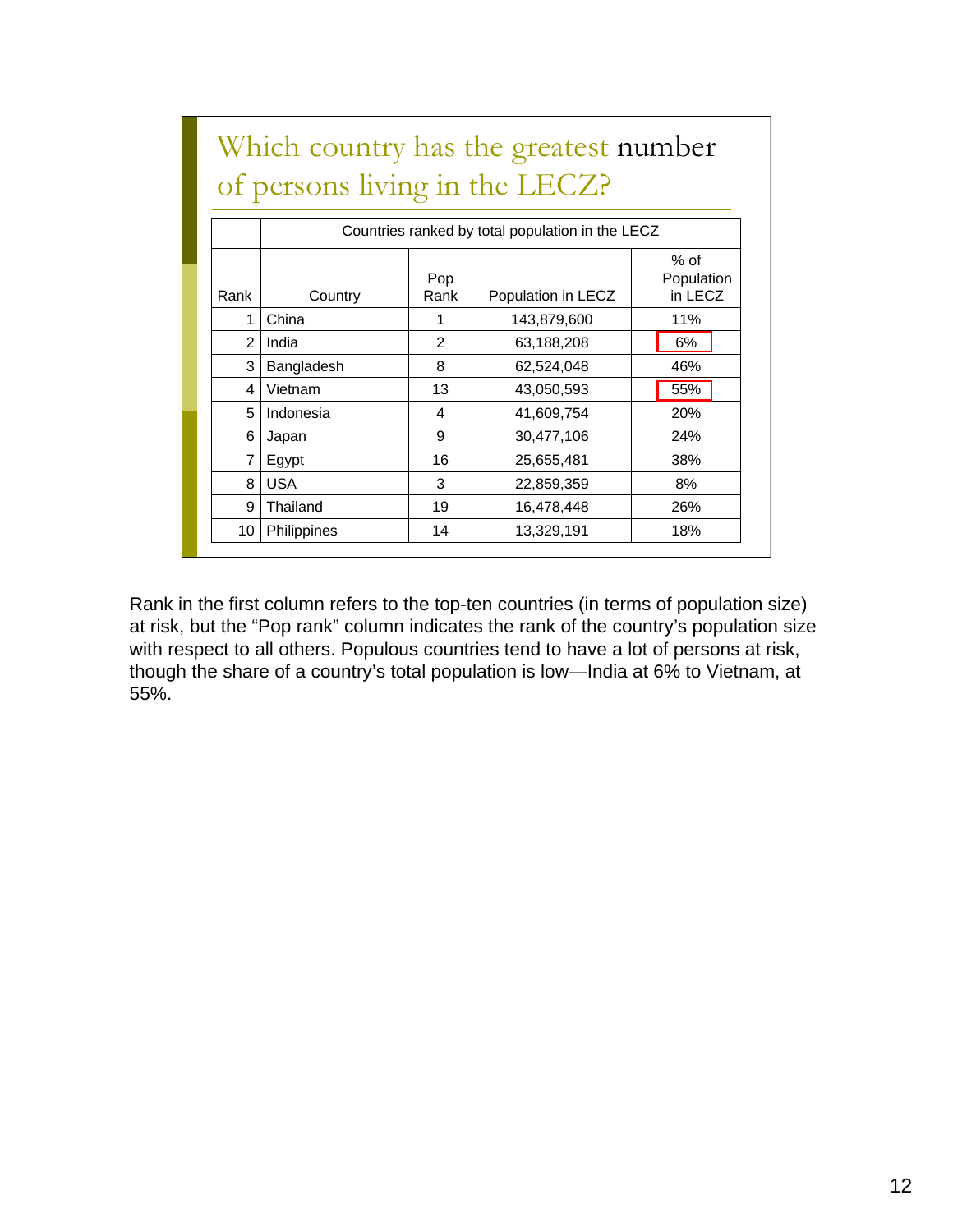| Which country has the greatest share of |                                                           |                   |                   |                              |  |                            |  |  |  |
|-----------------------------------------|-----------------------------------------------------------|-------------------|-------------------|------------------------------|--|----------------------------|--|--|--|
| its population living in the LECZ?      |                                                           |                   |                   |                              |  |                            |  |  |  |
|                                         | Countries ranked by share of their population in the LECZ |                   |                   |                              |  |                            |  |  |  |
|                                         | Country                                                   |                   | Rank <sup>1</sup> | Population in LECZ           |  | % of Pop in<br><b>LECZ</b> |  |  |  |
| 1                                       | Bahamas                                                   |                   | 172               | 266,580                      |  | 88%                        |  |  |  |
| $\overline{2}$                          | Suriname                                                  |                   | 168               | 317,683                      |  | 76%                        |  |  |  |
| 3                                       | <b>Netherlands</b>                                        |                   | 58                | 11,716,861                   |  | 74%                        |  |  |  |
| 4                                       | Vietnam                                                   |                   | 13                | 43,050,593                   |  | 55%                        |  |  |  |
| 5                                       | Guyana                                                    |                   | 155               | 415,456                      |  | 55%                        |  |  |  |
| 6                                       | Bangladesh                                                |                   | 8                 | 62,524,048                   |  | 46%                        |  |  |  |
| $\overline{7}$                          | <b>Belize</b>                                             | 177<br>158<br>148 |                   | 91,268<br>248,394<br>510,159 |  | 40%<br>39%<br>39%          |  |  |  |
| 8                                       | Djibouti                                                  |                   |                   |                              |  |                            |  |  |  |
| 9                                       | Gambia                                                    |                   |                   |                              |  |                            |  |  |  |
| 10                                      | Egypt                                                     |                   | 16                | 25,655,481                   |  | 38%                        |  |  |  |
|                                         |                                                           |                   |                   |                              |  |                            |  |  |  |

Which country has the greatest share of

In contrast, the countries with the highest share of their population living in the LECZ ranges widely from very populous nations such as Bangladesh, Vietnam and Egypt [animation 1]. This alone amounts to more than 100,000,000 persons.

Five countries have more than 50% of their population within the zone [animation 2]. With the exception of the Netherlands—where huge public investments have been made over more than a 50 year period to protect against seaward hazards—all of these countries are (more or less) poor.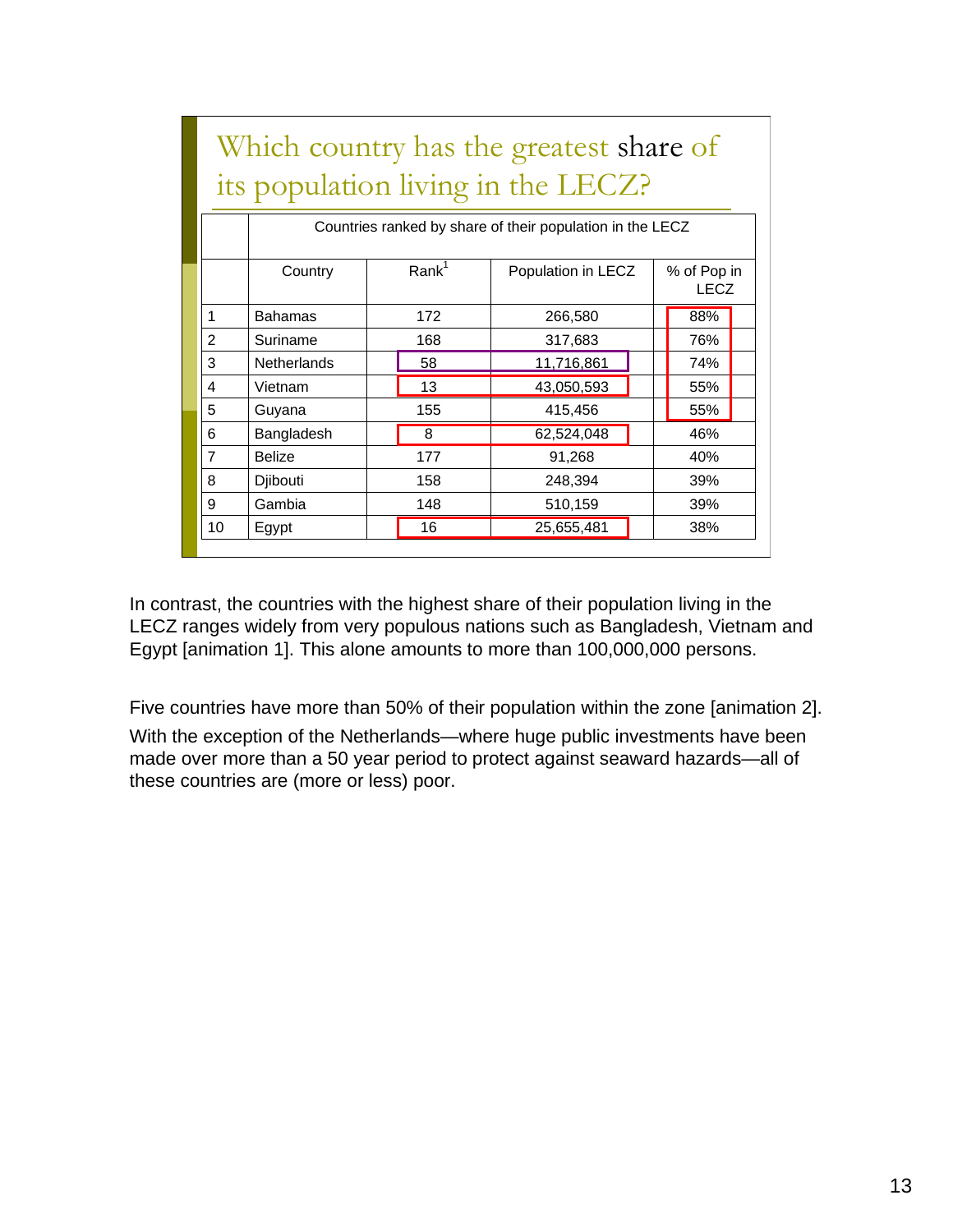

[Animation 1] Colors indicate continent. Australia, New Zealand, and the small island states tend to locate much more of their urban areas within the LECZ. The 71% of countries excludes landlocked countries; 'In" means intersects.

The Small Island States (SIS) have no cities in the largest category—those cities with 5 million persons or more.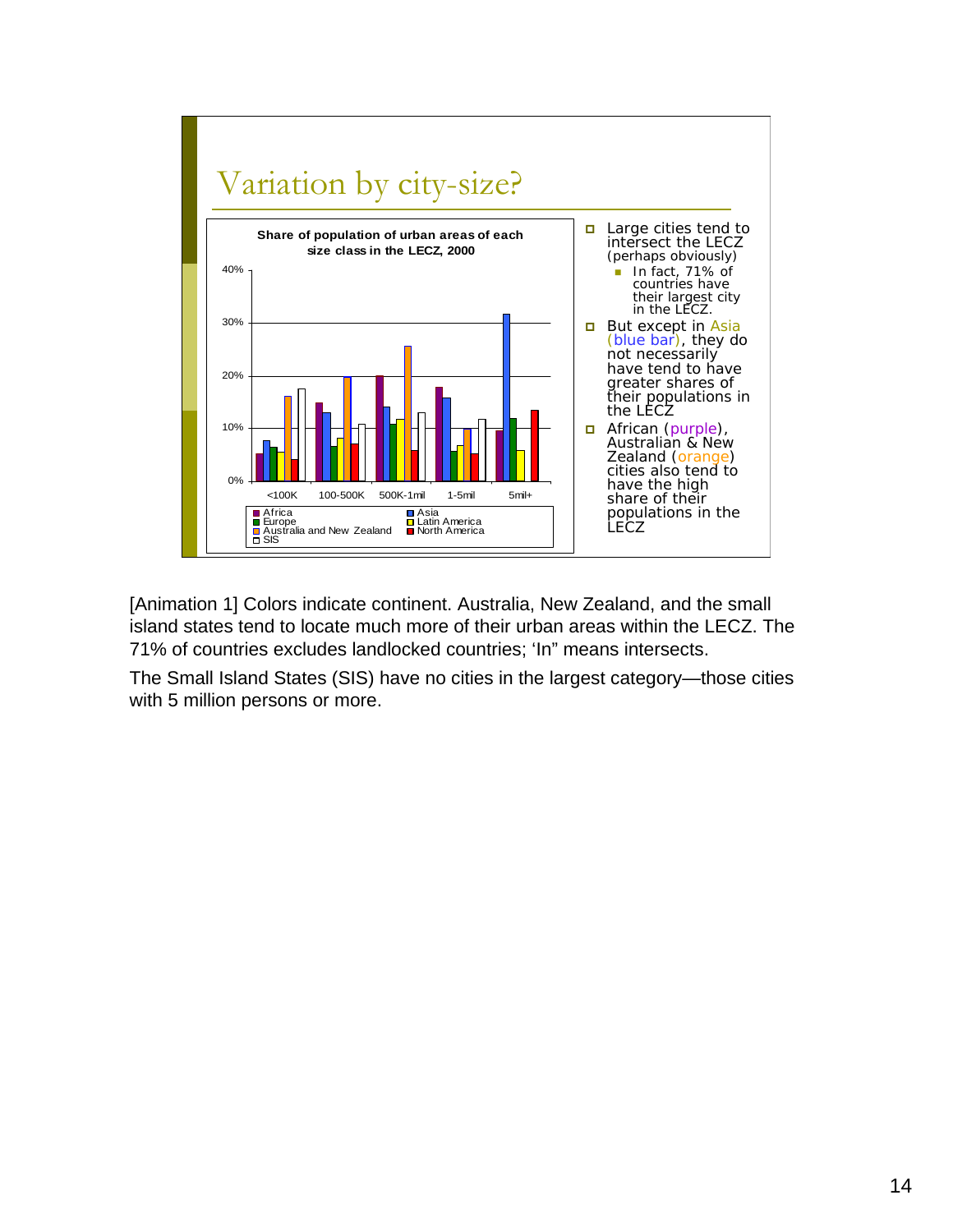

We assume no change in the size of the urban footprint in this analysis because only one observation—the NOAA night-time lights city-lights composite data is available from 1994/95—thus the growth scenarios take the urban area as fix, but ask what share of the population in 1990 and 2000 live in those areas, by country and LECZ.

Bangladesh was about 22% urban in 2000, but 27% urban in the LECZ. In China, at about one-third urban in 2000, it's LECZ were more than 50% urban (54%).